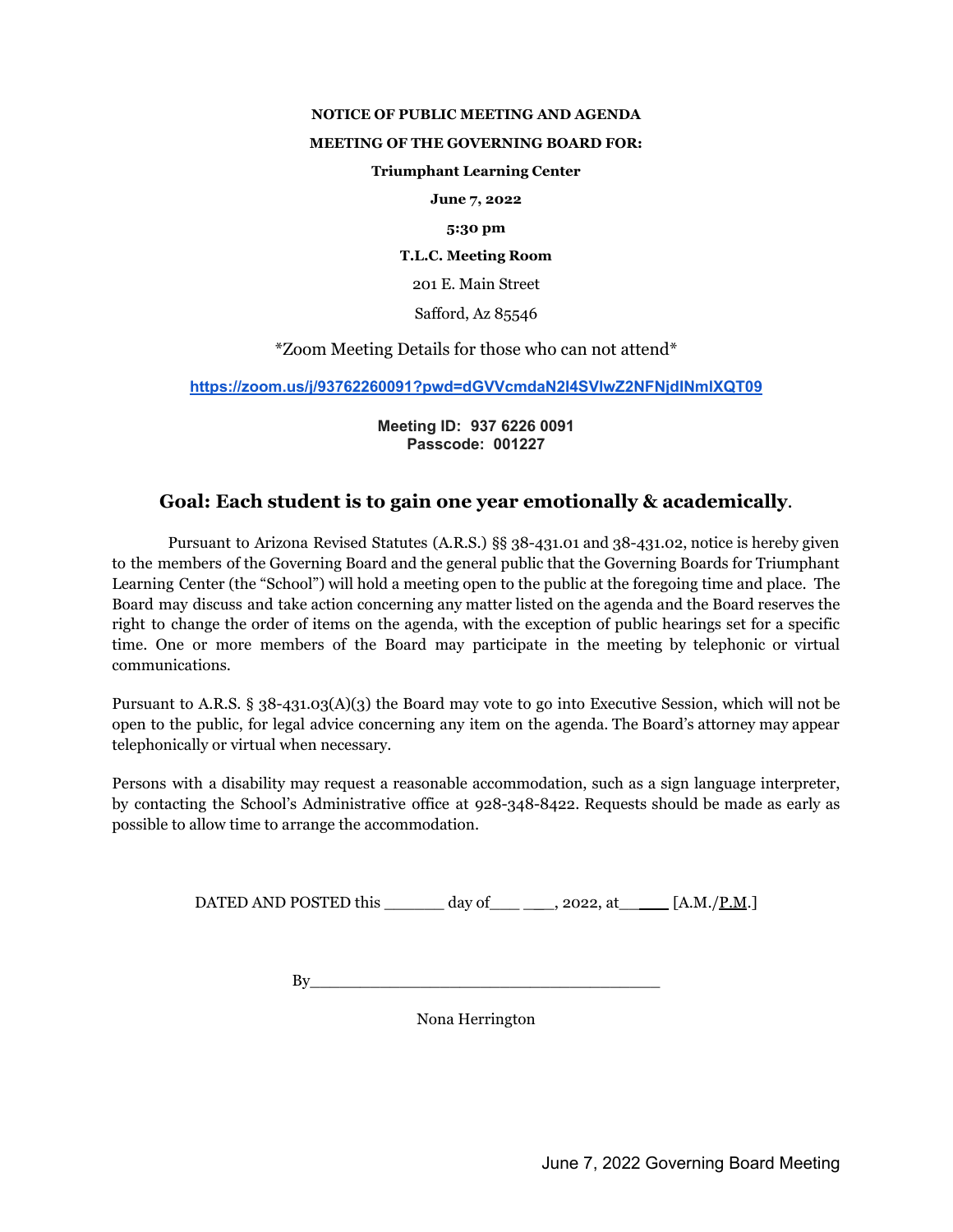# **Agenda**

- **1. Call to Order**
- **2. Roll Call**

| Absent | Present | <b>Name</b>            |
|--------|---------|------------------------|
|        |         | <b>Nona Herrington</b> |
|        |         | <b>Jack Mortensen</b>  |
|        |         | <b>Tom Thompson</b>    |
|        |         | Dan Ziccarelli         |
|        |         | <b>Robin B Dutt</b>    |

- **3. New Business:**
	- **A. Review and Approve of May 11, 2022 Minutes**
		- **Nona Herrington - Jack Mortensen - Tom Thompson - Dan Ziccarelli - Robin B Dutt -**
	- **B. Sign and Approve warrants**
	- **C. Discuss Financials**
	- **Reconciliation (Bank Statements)**
	- **Profit & Loss**
	- **Budget Vs. Actuals**
	- **Balance Sheets**
	- **Cash Balances**
	- **Past reconciliations**
- **4. Discuss the Lease Agreement**